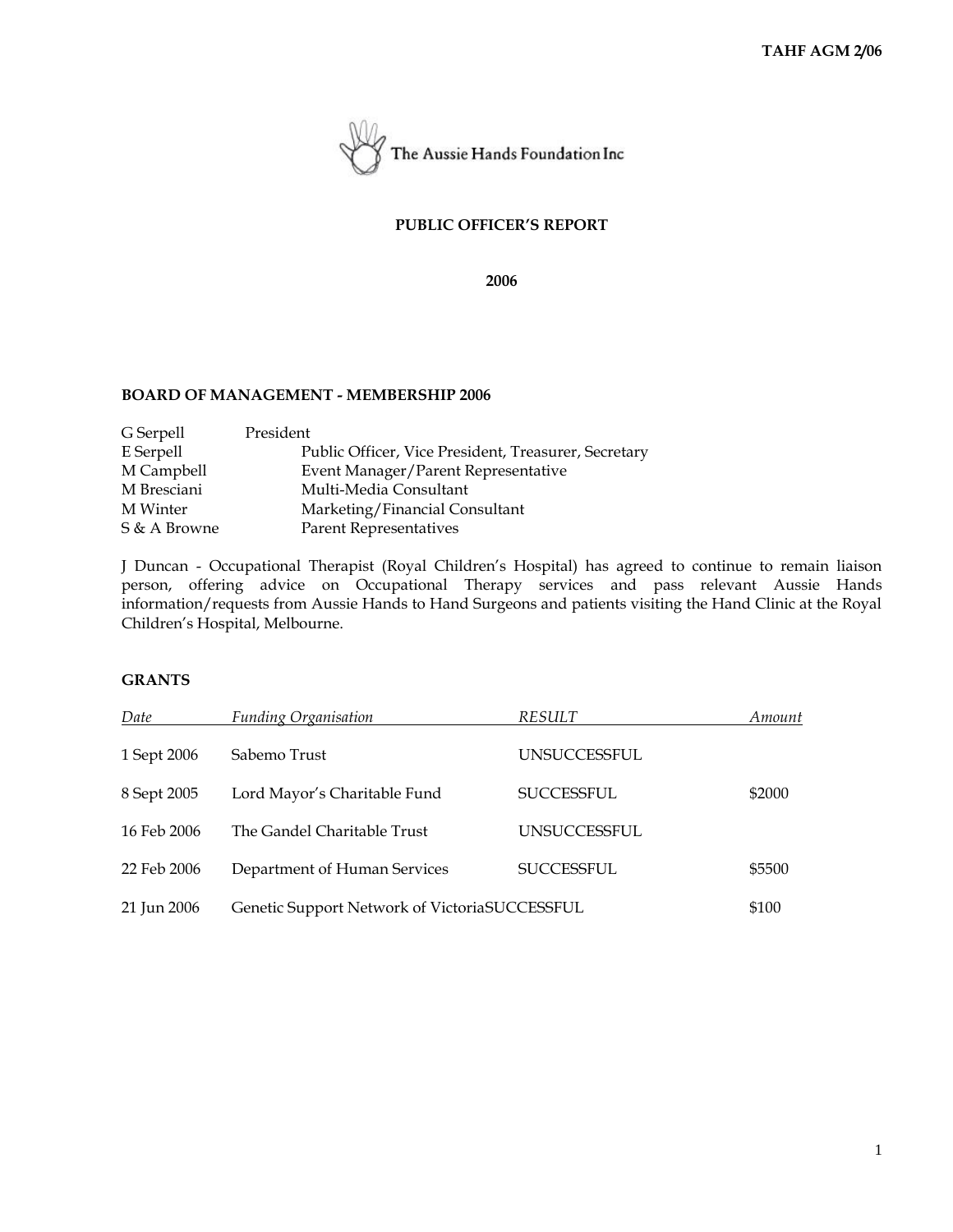### **WEBSITE LAUNCH**

The 25th of November saw the realization of a five-year dream with the launch of the Aussie Hands website, held at the Royal Children's Hospital, Parkville, Victoria.

A powerpoint presentation was conducted by the Aussie Hands' President – Gary Serpell – acknowledging the many volunteers who have generously give their time since the creation of the Foundation.

Chief of Hand and Micro vascular Surgery – Chris Coombs – spoke about several interesting photographs showcasing his fine work.

Cr David Wilson represented the Right Honourable John So - Lord Mayor, on behalf of the City of Melbourne's Lord Mayor's Charitable Fund. David spoke about the benefits of families being able to access the website as a means of communication and information. David surprised the 70 strong audience by making reference to his own 32 year-old son who was born with a hand difference.

Director of Ray White Real Estate (Pascoe Vale) – Mr Michael Chan also spoke about his willingness to give his time to helping Aussie Hands.

The evening was a most successful one. We now see Aussie Hands having greater public exposure and is beginning to fulfill its original role of assisting people with hand differences.

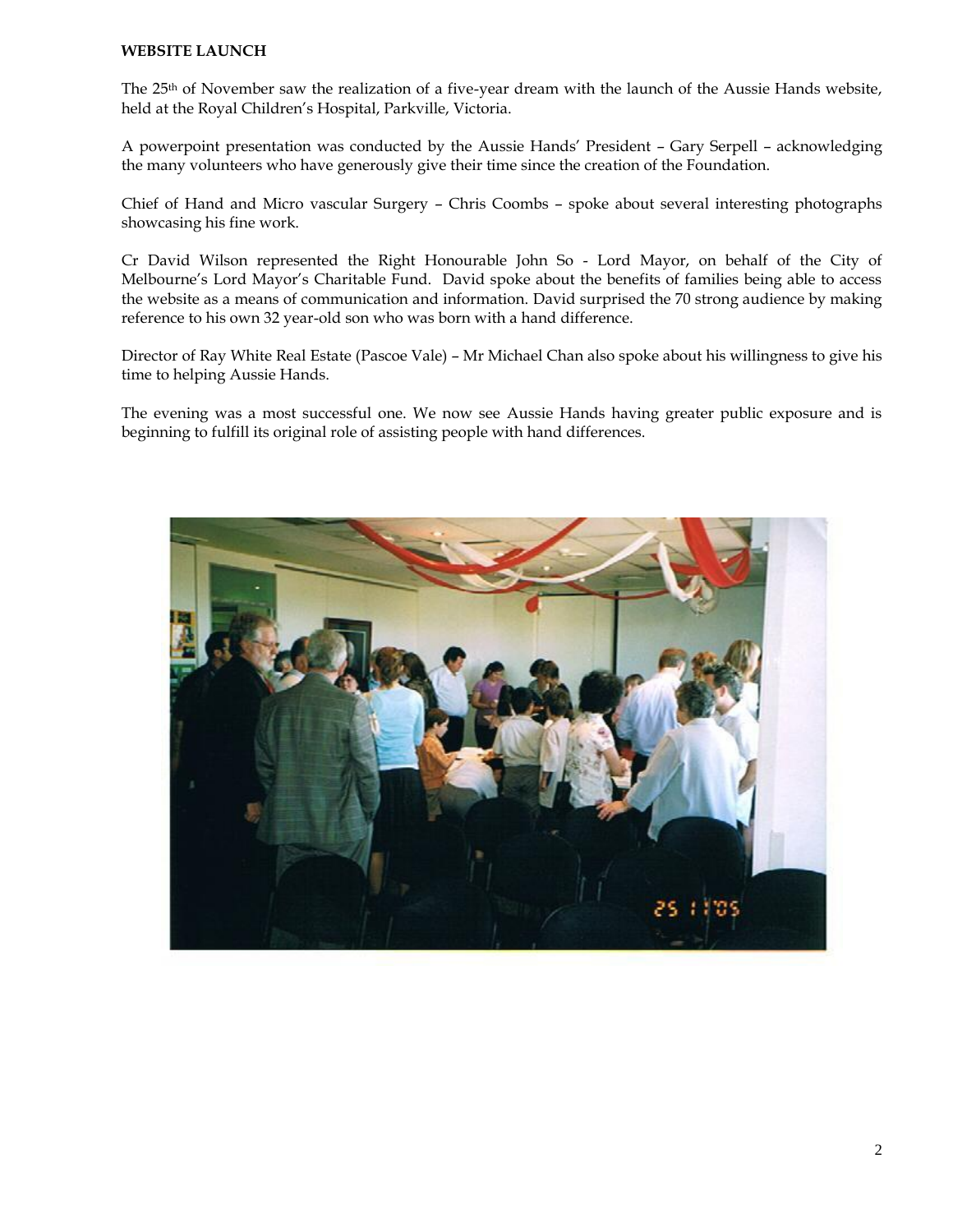# **EVENTS**

Aussie Hands Inaugural Family Event – Saturday 24 June 2006

Paul Jamieson – the Music Man – entertained 100 people at the Family Event in West Melbourne.

Due to the success of the Aussie Hands website launch, many families met for the first time to share their stories. Children with hand differences had the opportunity to meet two adults with a hand difference. Parents were so pleased to meet the two adults, and other children with hand differences. All families that met agreed to keep in touch.

Families traced their hands on large paper on arrival. These were later displayed and then used to provide a lucky draw. The winners were three families who chose a Paul Jamieson CD or DVD.

Real-life stories from the two adults with a hand difference inspired parents and children alike.

Aussie Hands would like to thank and acknowledge a grant provided by The Genetic Support Network of Victoria towards this most successful event. A report and photos of the event are available on the website.



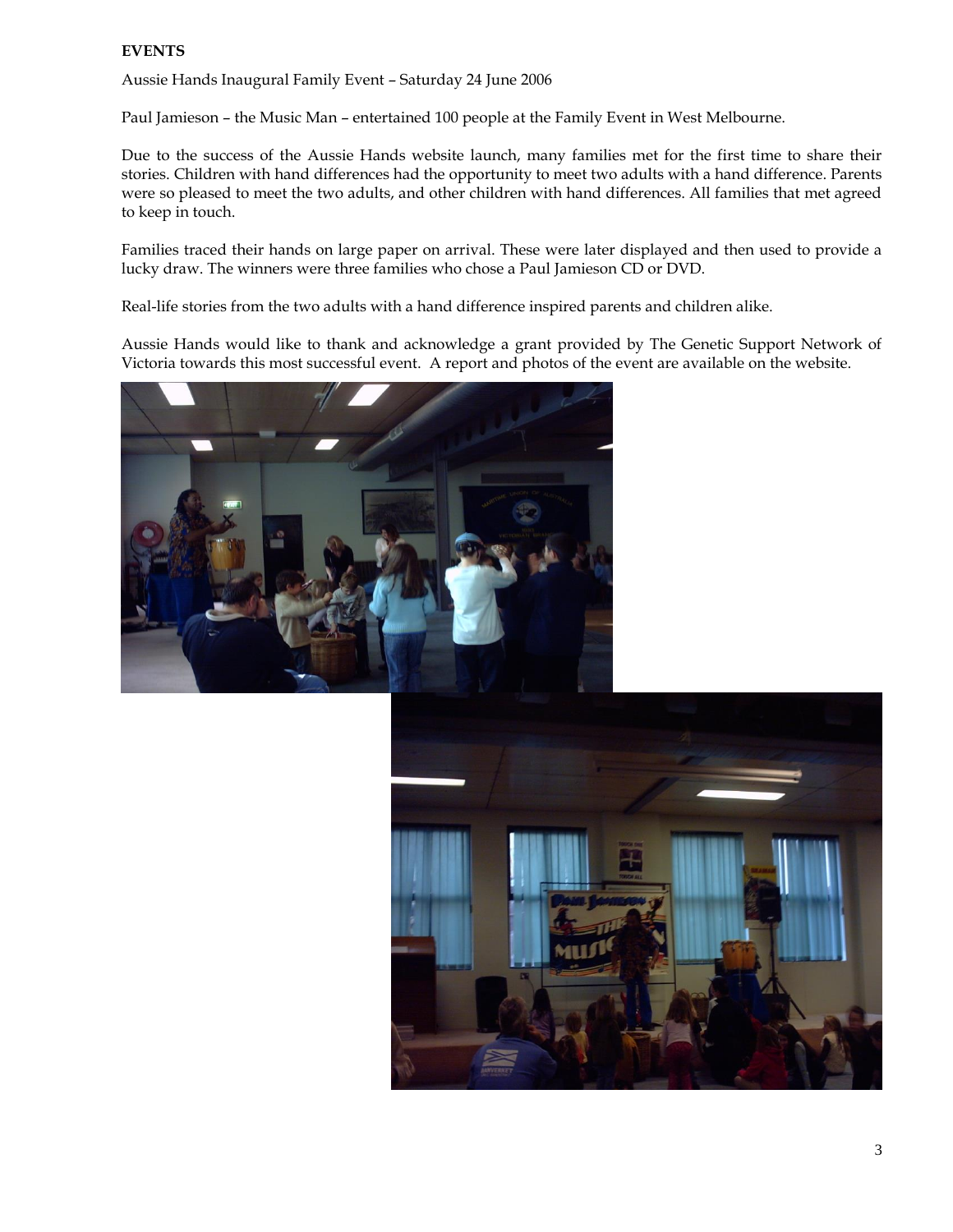#### **FUNDRAISING**

On the 8<sup>th</sup> of October 2005, the Aussie Hands Foundation held its 3<sup>rd</sup> Annual Trivia Night at the Maritime Union of Australia in West Melbourne. The night was a huge success for the Foundation and fun for the healthy crowd of 150 people who attended.

Tireless effort and countless hours of preparation ensured the success of the evening, where \$4500 was raised for postage to distribute our brochure.

The generosity of so many donors cannot be underestimated, with a staggering ten major prizes and ninety minor prizes up for grabs in the raffles.

The night began with a now customary dexterity game that, perhaps unfairly, handed the crowd into age categories.

Triviomedy ran the fiercely contested trivia competition and made the crowd laugh with stand-up comedy. The President of the Foundation conducted games of chance. One successful game involved the closest coin toss to a bottle of grog - a game of great skill!

The 'Numero Uno's' won by the barest of margins and the evening concluded with a heartfelt thanks to all who attended. The President acknowledged the patience and cooperation of the Maritime Union for their generosity and understanding.

Sponsors who supported this event were:

Altay Gifts, Coburg Australian Lighting, Moonee Ponds Baker's Delight, Coburg Beautiology, Airport West Blackburn Family, Pascoe Vale Bristol, Eltham Campbell Family, Pascoe Vale South CHIA Hairdressing, Essendon Coburg Market Fruit Supply Coburg Meat Supply Connex Continental Grocery Shop, Coburg Cosmopolitan Shoes, Coburg Dis n' Dat, Kew Donut King, Airport West Farrage Curtains Decor, Coburg Foley & Watt Leadlights, Coburg

HOTKEY, Monash House of Gifts, Coburg John Sculli Fruit Centre, Strathmore La Fontana Restaurant, Lower Plenty La Porchetta Melissa & Stephen Campbell, Pascoe Vale South Melville Timber, Brunswick Mery-Anne Winter, Essendon Mitre 10, Watsonia Retravision, Northland Serpell & Sons, Coburg Stephen Campbell Constructions, Pascoe Vale South Strathmore Fish Supply Tasty Rooster, Coburg Tender Cut Quality Meats, Niddrie The Maritime Union of Australia Village Bloom, Essendon

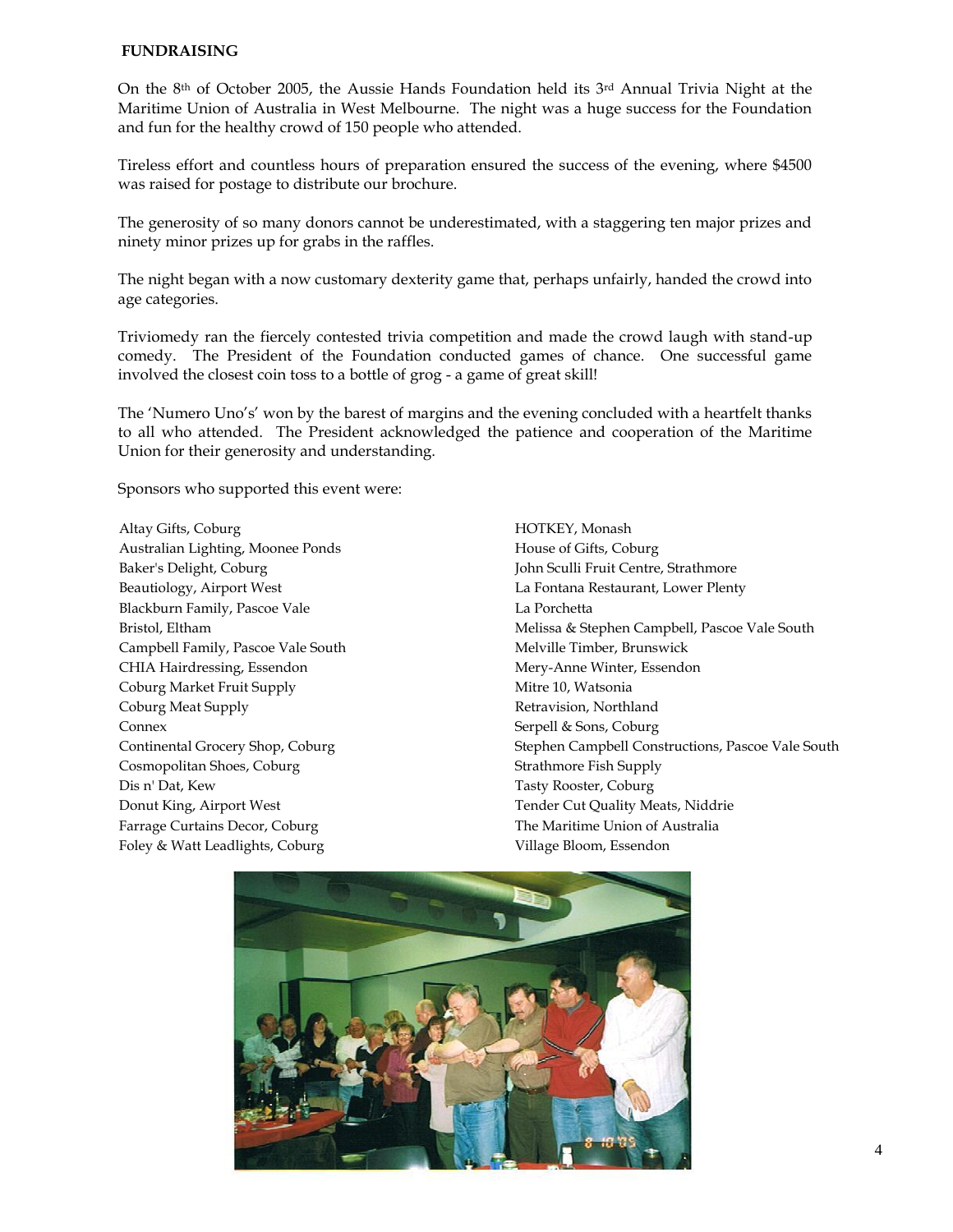# **FINANCE**

Acknowledgement to Nunzio Panella from the Oxford Accounting Group who prepared the Foundation's Taxation Statement for the year ending 30 June 2006. Income and Expenditure Reports provided at the AGM. The Foundation is very grateful to Nunzio who has donated his services once again to the Foundation.

# **EQUIPMENT**

- NORTON UPGRADE ANTIVIRUS
- (2) SELF-INKING STAMPS

## **PROFESSIONAL DEVELOPMENT**

The Vice President attended the following courses:

- Creative Campaigning (RMIT) 24 September 2005
- Leadership and Teambuilding (RMIT) 29 October 2005

# **ACHIEVEMENTS**

- Membership has increased from 4 families to 12 families (including interstate)
- Three out of five grant applications submitted were successful
- MEDIA RELEASE Article published Australian Midwifery Newsletter June 2006

#### **GOALS 2007**

*DISTRIBUTION OF BROCHURE* Dec 2006→

*MEDIA RELEASES* Feb 2007 →

- TV
- Magazines
- Radio

*VOLUNTEERS* Recruitment and insurance for volunteers and utilise ProBono

*SPONSORSHIP* Attract Corporate Sponsorship

# *WEBSITE*

Maintain and provide additional information on

- Medical Technology
- Books/resources/special equipment
- LINKS